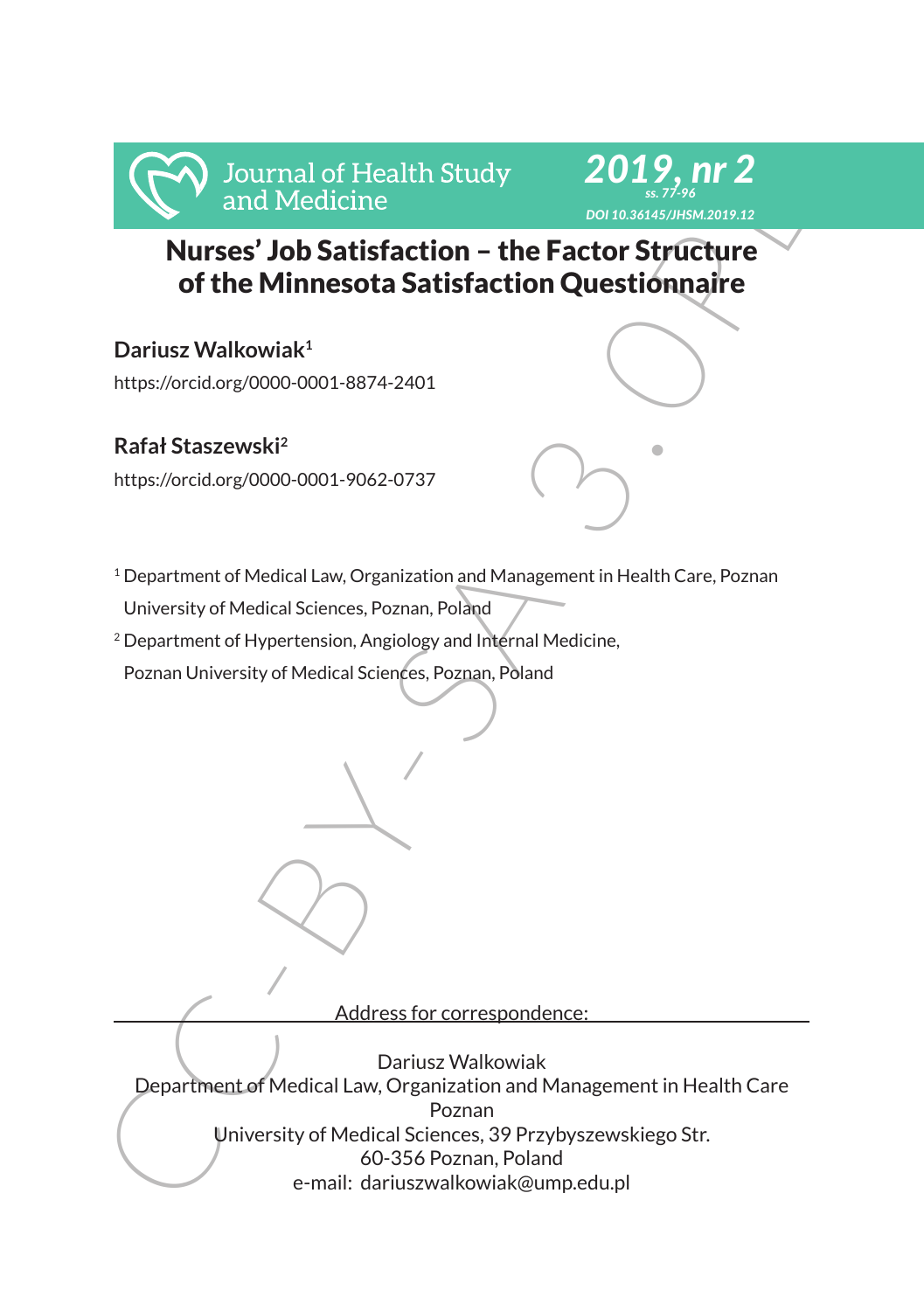### *Abstract*

**Altionality**<br> **Consistence**<br> **Consistence**<br> **Consistence**<br> **Consistence**<br> **Consistence**<br> **Consistence**<br> **Consistence**<br> **Consistence**<br> **Consistence**<br> **Consistence**<br> **Consistence**<br> **Consistence**<br> **Consistence**<br> **Consistenc Introduction:** There is a consensus that it is employees who have a decisive *influence on the success of the organization in which they work. The problem of professional satisfaction of the personnel of health care system units, nurses in particular, seems to be one of the key issues. Of course, the most important is the amount of expenditure on the health service and the size of the contract with the National Health Fund (NFZ), but the managers of health care units have, at most, limited influence on them. Despite limited expenditure on health care, it is still possible to motivate employees and influence their satisfaction with their work.*

*Materials and methods: A study of job satisfaction among nurses has been conducted in two large public hospitals using the Minnesota Satisfaction Questionnaire (MSQ). Exploratory factor analysis (EFA) has been conducted.*

*Results: A total of 292 nurses completed the MSQ questionnaire (response rate 77.9%). Only questionnaires with all 20 questions answered have been analyzed (64.3% of all distributed). It seems that job satisfaction of nurses is influenced by four main factors. The first of the factors may be named "Satisfaction with supervision", the second –"Satisfaction with the consistence with self and chances of promotion", the third – "Satisfaction with remuneration and working conditions" and the fourth – "Satisfaction with usefulness and accomplishment".*

*Conclusions: Our results suggest that the job satisfaction of nurses from our study group cannot be measured as intrinsic and extrinsic satisfaction only. The results we obtained suggest that perhaps both intrinsic and extrinsic factors are more complex structures and seen in such a perspective will allow for better use in managing job satisfaction.*

*Key words: nurses,* job satisfaction, MSQ, exploratory factor analysis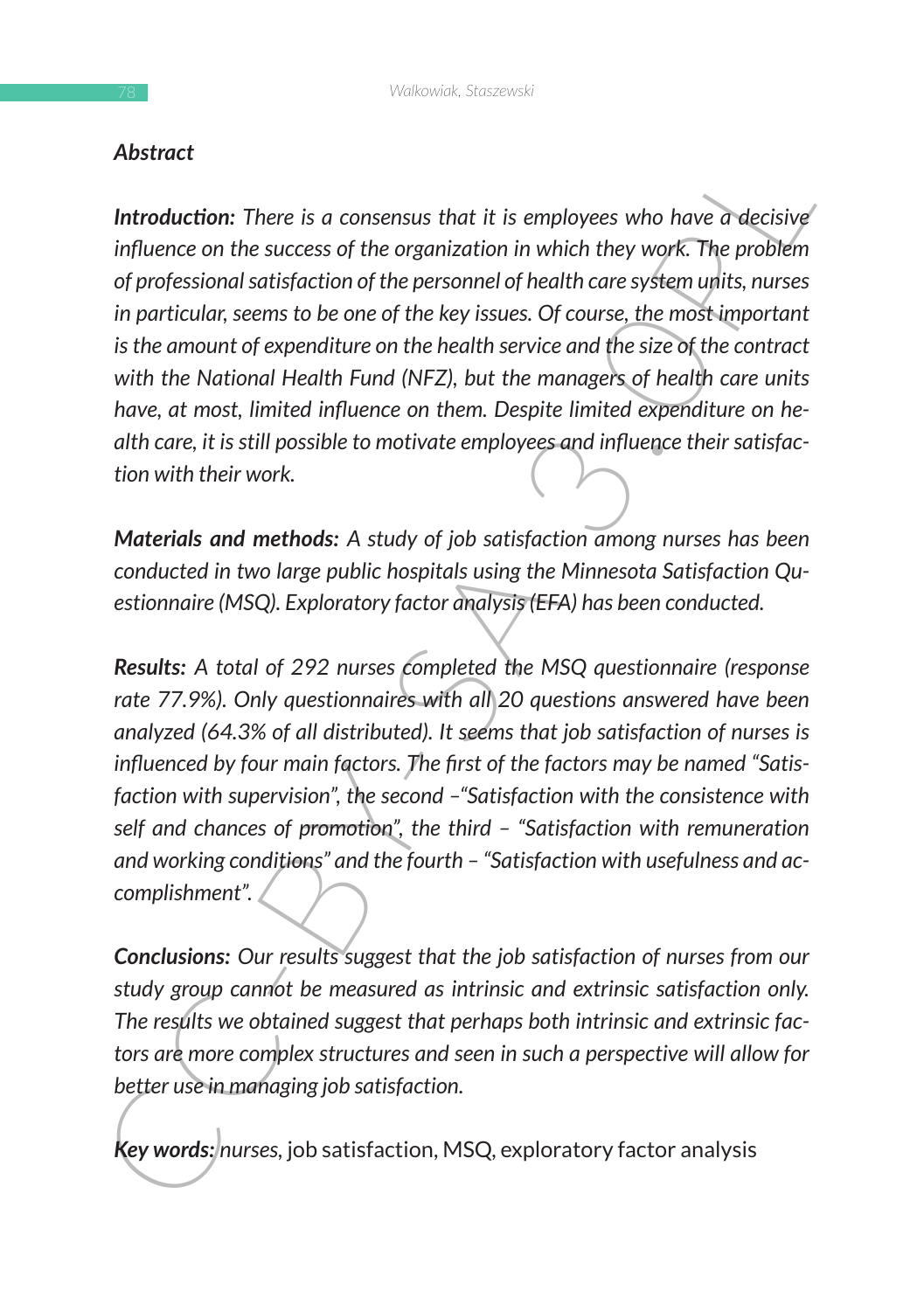#### **Introduction**

Introduction<br>IThe Minnesota Satisfaction Questionnaire (MSQ) is a commonly used<br>measure of job satisfaction, widely used in different industrial branches<br>as well as in services. MSQ was developed "to make feasible to both The Minnesota Satisfaction Questionnaire (MSQ) is a commonly used measure of job satisfaction, widely used in different industrial branches as well as in services. MSQ was developed "to make feasible to obtain a more individualized picture of worker satisfaction than it was possible using gross or more general measures of satisfaction with job as a whole. The individualized measurement is useful because two individuals may express the same amount of general satisfaction with their work but for entirely different reasons" [1]. The team working on MSQ constructed a questionnaire to be scored on three scales: intrinsic satisfaction, extrinsic satisfaction and general satisfaction. This division of satisfaction resulted from factor analysis carried out by Weiss and colleagues on the material gathered during studies on different professions, including nurses. Although MSQ was based on the theory of work adjustment [2, 3], later MSQ was usually considered to refer to Herzberg's two-factor (motivators and hygienes, M-H) theory [4]. Some researchers claim that Herzberg's theory influenced not only MSQ but also other measurement tools measuring worker satisfaction with both intrinsic and extrinsic factors [5, 6]. Empirical research conducted in various sectors has shown that factor loadings from MSQ scores strongly confirm Herzberg's theory of motivators and hygienes and were almost perfectly divided between intrinsic and extrinsic items proposed by Weiss and colleagues [7, 8, 9]. Nevertheless, some of the researchers using MSQ have claimed that the originally proposed subscales are confounded and therefore inadequate, with suggestions to change them [10]. Some found no important revision to be necessary [11].

In 2016 [12] Locke overviewed his own 1976 article in the Handbook of Industrial and Organizational Psychology [13] and wrote that Herzberg's theory was no longer considered valid, as both so-called M and H lead to satisfaction and dissatisfaction as well. Doubts arose decades earlier: as early as 1977 Gardner wrote "Results do not always support Herzberg; in fact, only about one in three do so. Donald Hebb once said that when it is a question of survival, theories are like women – fecundity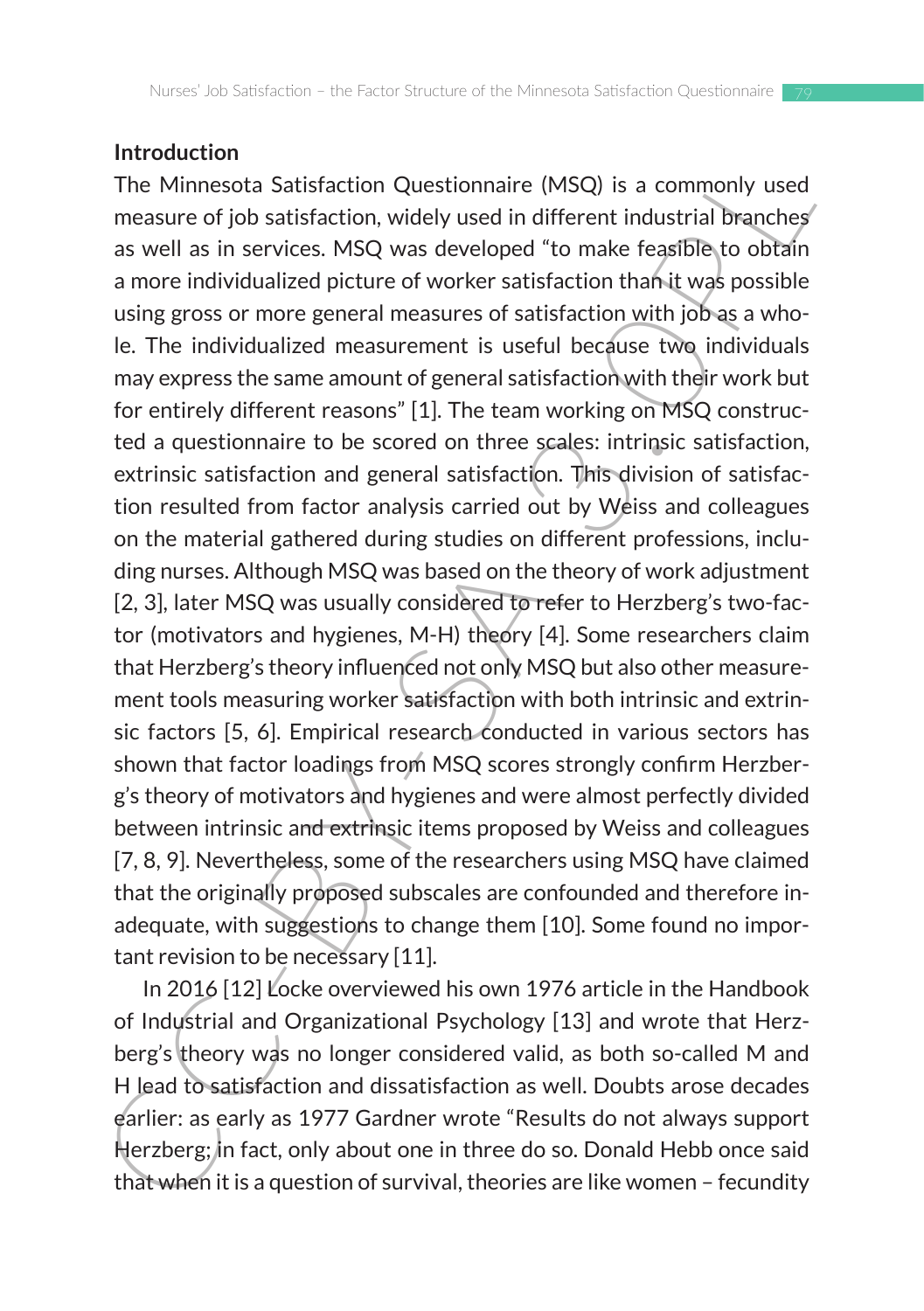is more important than purity. M-H theory has certainly been very fertile – more so perhaps than any other theory in applied social psychology. Many industrial psychologists have not only survived but indeed thrived on the theory. The fecundity of the theory is not in doubt, but its purity certainly is highly suspect" [14].

The purpose of the present study has been to examine the factor structure of the MSQ for hospital nurses, and confirm or reject its two- -factor (intrinsic and extrinsic) character.

#### **Materials and methods**

Is more impuriant unin puring, were trained with the trained ween twister the theory in applied social psychology.<br>
He – more so perhaps than any other theory in applied social psychology.<br>
Many industrial psychologists ha A study on job satisfaction among nurses was conducted in two large public hospitals in western Poland. During the study, 375 questionnaires were distributed among nurses in the hospital (all of them, except for those on long-term sick leave or holidays at the time of data collection), 292 of whom were completed. Participation in the study was fully voluntary. The study was conducted using the Minnesota Satisfaction Questionnaire (MSQ) in a shortened version (20 questions). The questionnaire was constructed on the basis of Likert's 5-point scale. MSQ was supplemented by short information about respondent, containing questions about gender, age and professional experience. The questionnaires were administered in such a way as to ensure full objectivity of the evaluations and complete anonymity when answering questions. The data collected in the questionnaires were verified and checked for completeness, quality and consistency. We received 241 questionnaires with all 20 questions answered, while in 51 questionnaires 1 or 2 answers were missing. Consequently, only the fully completed questionnaires were included in the study. They were then coded and analysed using the STATISTICA 12.5 statistical package (StatSoft Inc., Tulsa, USA). The Cronbach alpha coefficient for the variables forming the MSQ was 0.892, which indicates good internal consistency of scores from the total scale. Exploratory factor analysis (EFA) was conducted using FAC-TOR 10.5.03. An attempt to determine the number of dimensions with optimal implementation of Parallel Analysis (PA) was not fully satisfac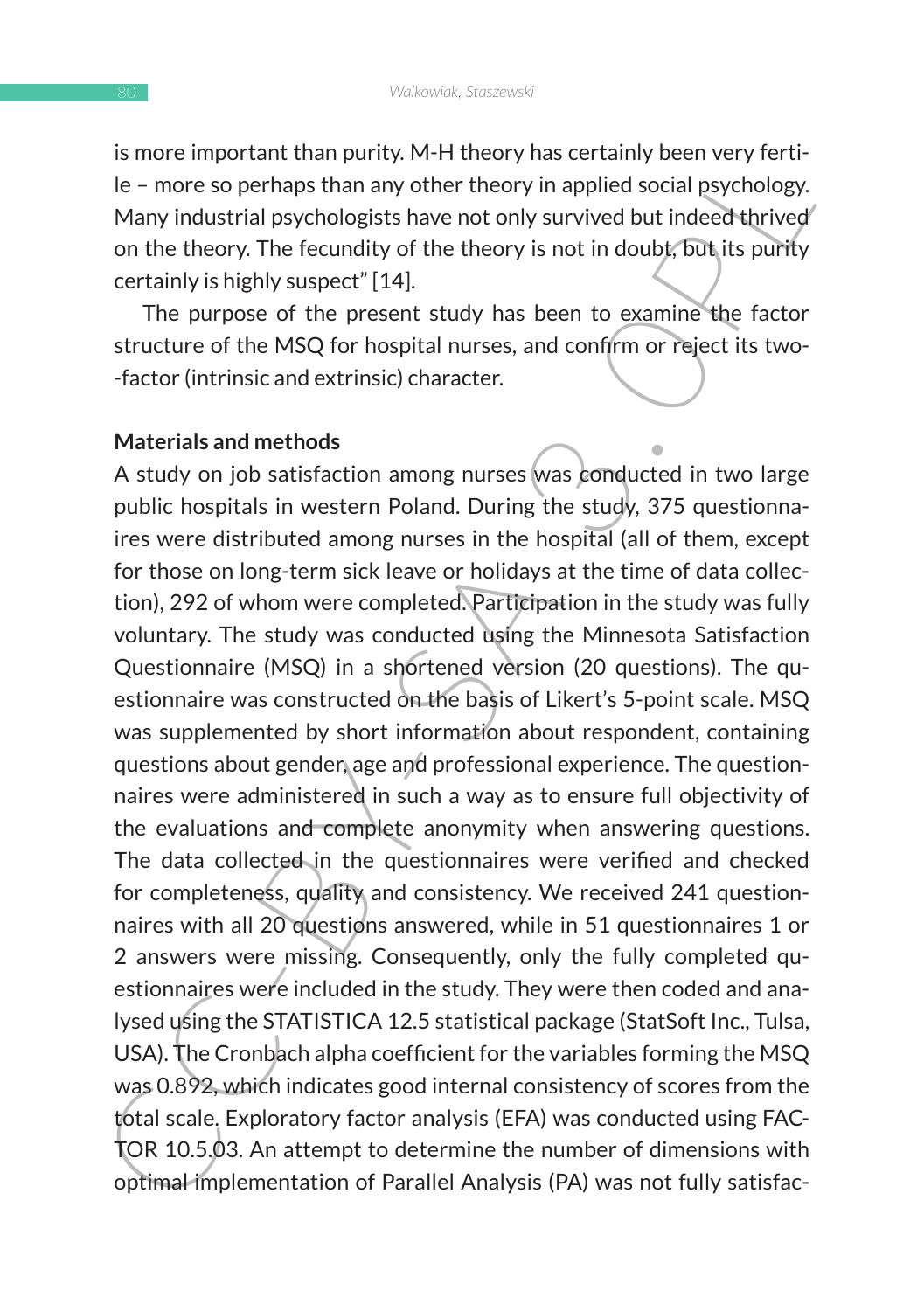tory. Polychoric correlations were used to determine dispersion matrix. Minimum Rank Factor Analysis (MRFA) was used for factor extraction. Principal axis factoring with oblique (direct Oblimin) and orthogonal (Varimax) rotation produced similar results when determining the underlying factor structure of the MSQ. Results from the Varimax rotation were reported for simplicity of interpretation. Raw Varimax was used for rotation to achieve factor simplicity and weighted Varimax was used for clever rotation starts.

#### **Results**

Lot in the state to determine using the state of the content and the state of the content of the real of the content of the Principal axis factoring with oblique (direct Oblimin) and orthogonal/<br>
(Varimay) rotation produce An analysis of the Mardia's multivariate asymmetry skewness and kurtosis was conducted. We computed the polychoric correlation matrix between 20 items from the MSQ. Polychoric correlation is advised when the univariate distributions of ordinal items are asymmetric or with excess of kurtosis. The results of comparisons show that the solutions obtained using polychoric correlations provide a more accurate reproduction of the measurement model used to generate the data than using Pearson correlation [15, 16]. Standardized variance matrix was calculated using polychoric algorithm (Bayes modal estimation). Then adequacy of the polychoric correlation matrix was checked and KMO value was 0.869 (meritorious), which indicated that the items were meaningful to be factorised. The Bartlett test of sphericity was significant (p=0.00001), which indicated correlation among the items [17].

Then parallel analysis (PA) based on minimum rank factor analysis was conducted and eigenvalues of the reduced correlation matrix were calculated. Random correlation matrices were obtained using permutation of the raw data. PA is based on comparing each eigenvalue to random eigenvalues: the aim is to retain only those factors which are related to an amount of variance larger than the amount of variance of random factors. The results suggested a one factor structure. The Keyser criterion (eigenvalue over 1.00) suggested a five-factor structure. Since the fifth factor contained only one loading, also this hypothesis was rejected. Finally, a four-factor solution was obtained (see table 2 and table 3).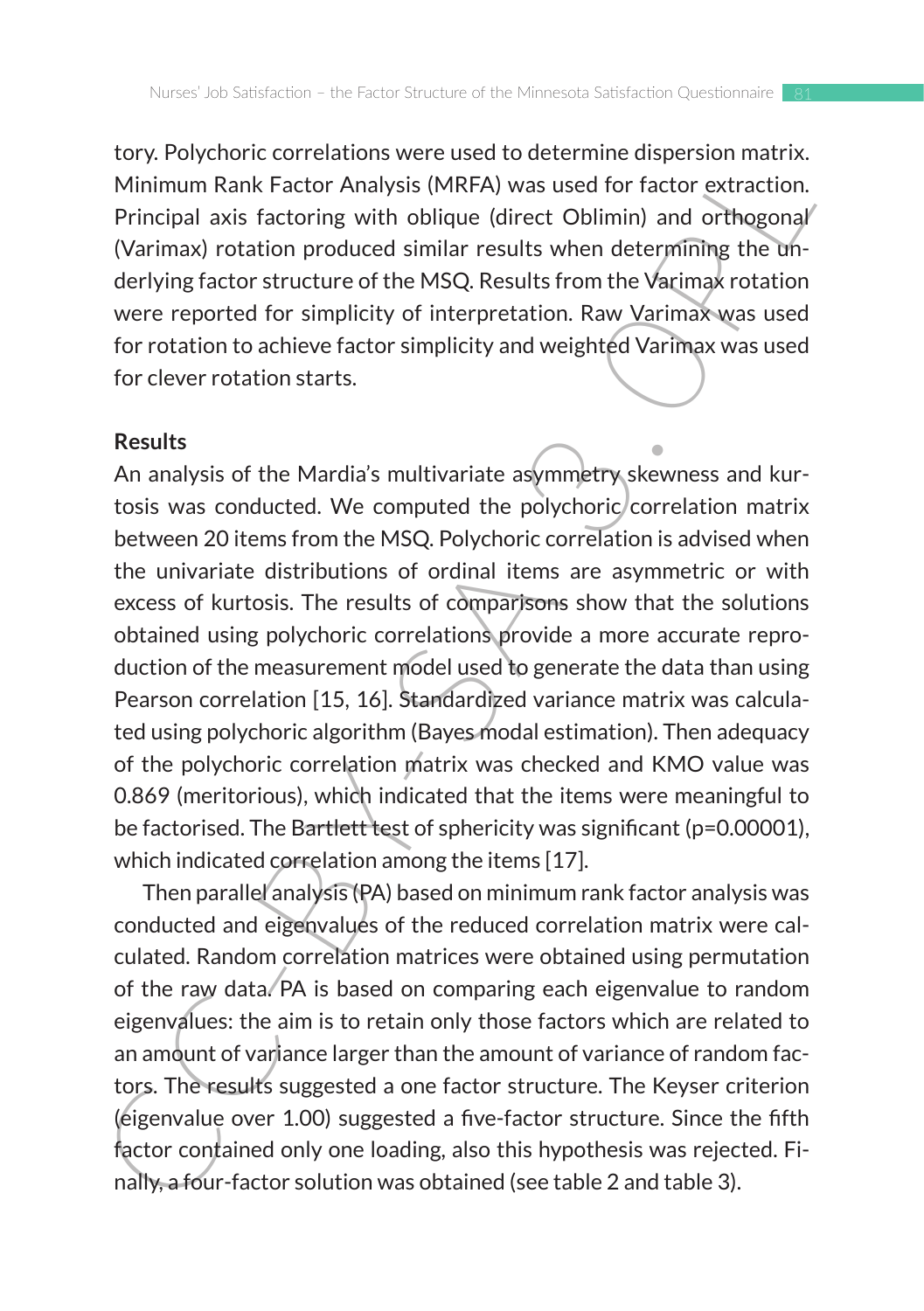Root Mean Square of Residuals (RMSR) = 0.0561. Expected mean value of RMSR for an acceptable model = 0.0645 (Kelley's criterion). RMSR represents a quantitative index which describes the average size of residual correlations once predicted response frequencies have been fitted to correspond with observed response frequencies.

|                 | to correspond with observed response frequencies. | Table 1. Explained variance based on eigenvalues |                                                |
|-----------------|---------------------------------------------------|--------------------------------------------------|------------------------------------------------|
| <b>Variable</b> | <b>Eigenvalue</b>                                 | <b>Proportion of</b><br>variance                 | <b>Cumulative</b><br>proportion of<br>variance |
| 1               | 7.81999                                           | 0.39100                                          | $\bullet$<br>0.39100                           |
| $\overline{2}$  | 1.66363                                           | 0.08318                                          | 0.47418                                        |
| 3               | 1.30762                                           | 0.06538                                          | 0.53956                                        |
| 4               | 1.18481                                           | 0.05924                                          | 0.59880                                        |
| 5               | 1.04000                                           | 0.05200                                          | 0.65080                                        |
| 6               | 0.95141                                           | 0.04757                                          |                                                |
| 7               | 0.79888                                           | 0.03994                                          |                                                |
| 8               | 0.75413                                           | 0.03771                                          |                                                |
| 9               | 0.65228                                           | 0.03261                                          |                                                |
| 10              | 0.59818                                           | 0.02991                                          |                                                |
| 11              | 0.51809                                           | 0.02590                                          |                                                |
| 12              | 0.47161                                           | 0.02358                                          |                                                |
| 13              | 0.42140                                           | 0.02107                                          |                                                |
| 14              | 0.40678                                           | 0.02034                                          |                                                |
| 15              | 0.33565                                           | 0.01678                                          |                                                |
| 16              | 0.30739                                           | 0.01537                                          |                                                |
| 17              | 0.26816                                           | 0.01341                                          |                                                |
| 18              | 0.23304                                           | 0.01165                                          |                                                |
| 19              | 0.16104                                           | 0.00805                                          |                                                |
| 20              | 0.10591                                           | 0.00530                                          |                                                |
|                 |                                                   |                                                  |                                                |

#### Table 1. Explained variance based on eigenvalues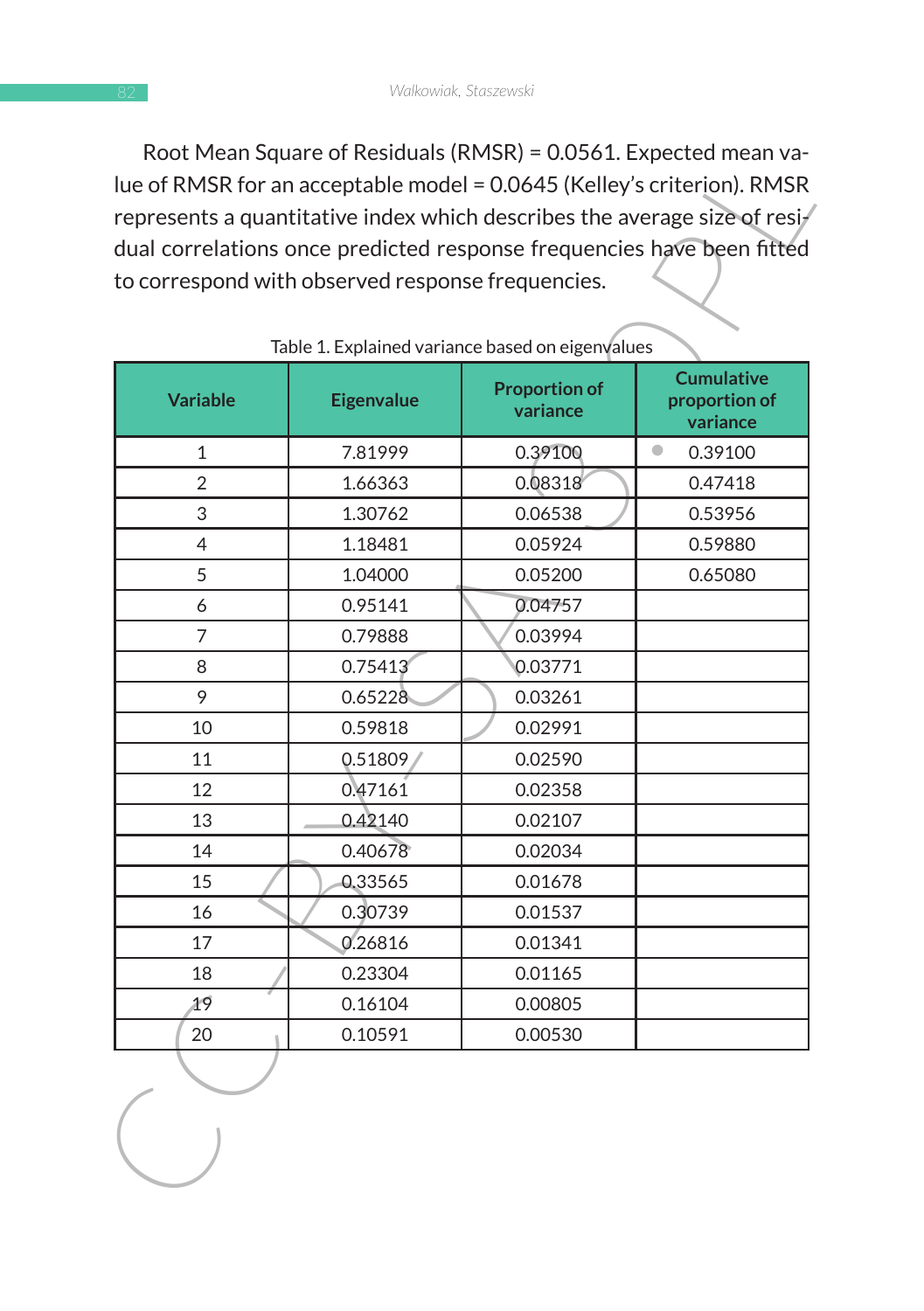| <b>Variable</b> | F <sub>1</sub> | F <sub>2</sub> | Table 2. Onliveated Ivadilig Inati IX<br>F <sub>3</sub> | F4       | <b>Communality</b> |
|-----------------|----------------|----------------|---------------------------------------------------------|----------|--------------------|
| 1               | 0.648          | 0.271          | $-0.063$                                                | $-0.367$ | 0.788              |
| $\overline{2}$  | 0.682          | 0.281          | 0.204                                                   | $-0.107$ | 1.000              |
| 3               | 0.686          | 0.383          | 0.055                                                   | $-0.154$ | 0.725              |
| $\overline{4}$  | 0.690          | 0.224          | $-0.047$                                                | $-0.045$ | 0.777              |
| 5               | 0.658          | $-0.272$       | $-0.444$                                                | $-0,143$ | 0.833              |
| 6               | 0.646          | $-0.406$       | $-0.364$                                                | $-0.265$ | 0.890              |
| 7               | 0.593          | 0.125          | 0.055                                                   | 0.318    | 0.701              |
| 8               | 0.366          | 0.041          | 0.149                                                   | 0.130    | 0.490              |
| 9               | 0.561          | 0.333          | 0.317                                                   | $-0.298$ | 1.000              |
| 10              | 0.419          | 0.203          | $-0.049$                                                | 0.426    | 0.551              |
| 11              | 0.756          | 0.288          | 0.023                                                   | 0.104    | 0.878              |
| 12              | 0.696          | $-0.350$       | 0.126                                                   | $-0.123$ | 0.959              |
| 13              | 0.395          | $-0.618$       | 0.585                                                   | $-0.067$ | 1.000              |
| 14              | 0.704          | $-0.002$       | 0.094                                                   | 0.138    | 0.588              |
| 15              | 0.718          | $-0.083$       | $-0.299$                                                | 0.235    | 0.933              |
| 16              | 0.634          | $-0.050$       | $-0.036$                                                | 0.336    | 0.739              |
| 17              | 0.484          | $-0.365$       | 0.291                                                   | 0.187    | 0.633              |
| 18              | 0.468          | $-0.056$       | $-0.162$                                                | 0.063    | 0.577              |
| 19              | 0.650          | $-0.182$       | $-0.254$                                                | $-0.062$ | 1.000              |
| 20              | 0.694          | 0.029          | 0.163                                                   | $-0.086$ | 0.872              |
|                 |                |                |                                                         |          |                    |
|                 |                |                |                                                         |          |                    |

#### Table 2. Unrotated loading matrix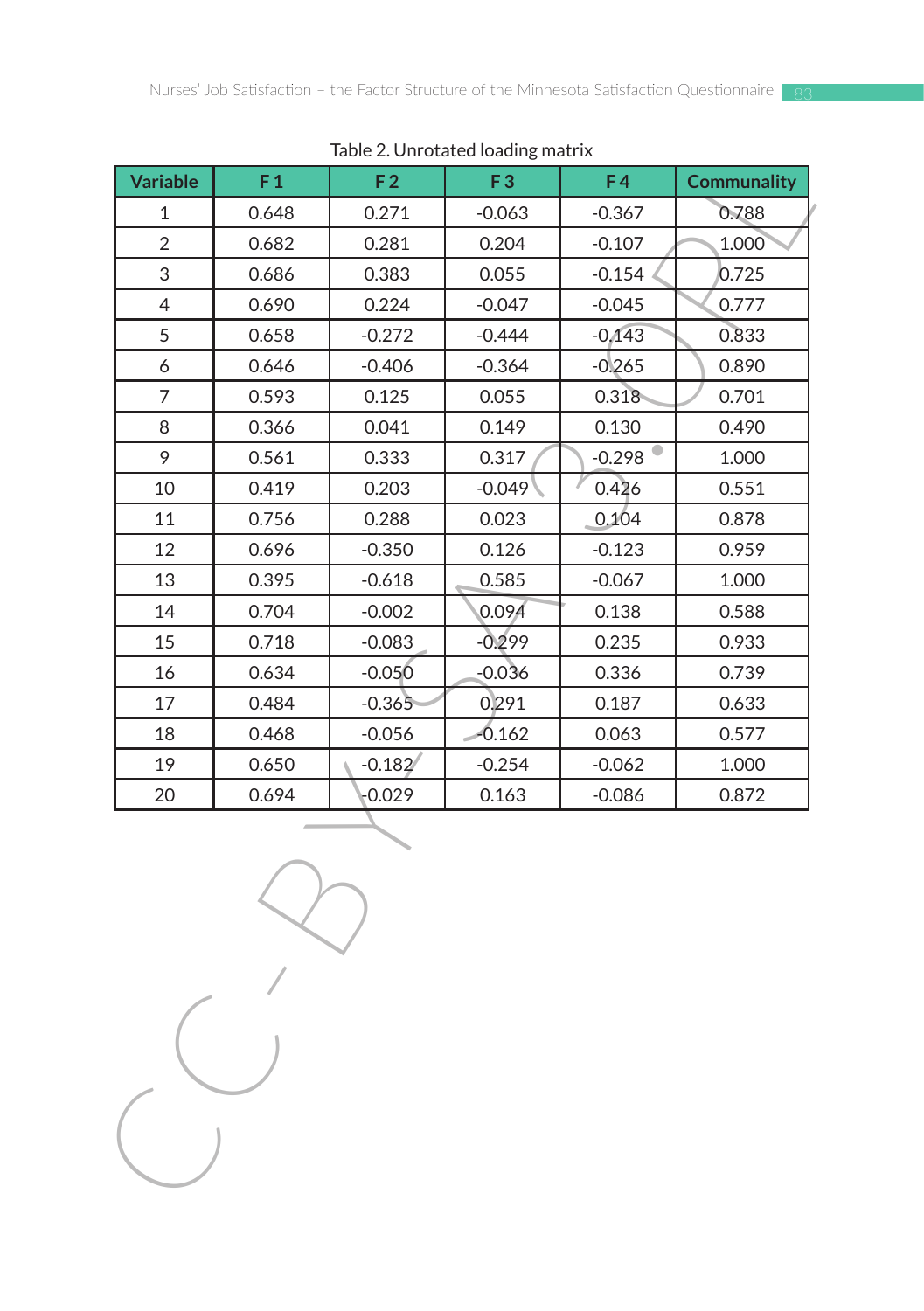| <b>Variable</b>                                                                | F <sub>1</sub> | rable 5. Notated ioadilig matrix (ioadiligs lower than absolute 0.4 omnited)<br>F <sub>2</sub> | F <sub>3</sub> | F4    |
|--------------------------------------------------------------------------------|----------------|------------------------------------------------------------------------------------------------|----------------|-------|
| 1                                                                              |                |                                                                                                |                | 0.699 |
| 2                                                                              |                |                                                                                                |                | 0.693 |
| 3                                                                              |                |                                                                                                |                | 0.735 |
| 4                                                                              |                |                                                                                                |                | 0.567 |
| 5                                                                              | 0.811          |                                                                                                |                |       |
| 6                                                                              | 0.843          |                                                                                                |                |       |
| 7                                                                              |                | 0.568                                                                                          |                |       |
| 8                                                                              |                |                                                                                                |                |       |
| 9                                                                              |                |                                                                                                | $\bullet$      | 0.760 |
| 10                                                                             |                | 0.599                                                                                          |                |       |
| 11                                                                             |                | 0.484                                                                                          |                | 0.604 |
| 12                                                                             | 0.484          |                                                                                                | 0.537          |       |
| 13                                                                             |                |                                                                                                | 0.931          |       |
| 14                                                                             |                | 0.443                                                                                          |                | 0.401 |
| 15                                                                             | 0.565          | 0.545                                                                                          |                |       |
| 16                                                                             |                | 0.583                                                                                          |                |       |
| 17                                                                             |                |                                                                                                | 0.589          |       |
| 18                                                                             |                |                                                                                                |                |       |
| 19                                                                             | 0.620          |                                                                                                |                |       |
| 20                                                                             |                |                                                                                                |                | 0.491 |
| <b>Discussion</b>                                                              |                |                                                                                                |                |       |
| tant effect in explaining the variation in describing job satisfaction of nur- |                | This study provides insights into some of the factors that have an impor-                      |                |       |
|                                                                                |                | ses in Poland. It seems that job satisfaction of nurses is influenced by four                  |                |       |
|                                                                                |                | main factors. In each of them 3 to 8 variables are included. The first of the                  |                |       |
| factors may be named "Satisfaction with supervision", the second - "Satis-     |                |                                                                                                |                |       |
|                                                                                |                | faction with the consistence with self and chances of promotion", the third                    |                |       |
|                                                                                |                | $\emph{f}'$ Satisfaction with remuneration and working conditions" and the fourth              |                |       |
|                                                                                |                | $\frac{1}{2}$ Satisfaction with usefulness and accomplishment." Our results did not            |                |       |
|                                                                                |                | confirm the factor structure of MSQ proposed by Weiss and colleagues                           |                |       |
|                                                                                |                |                                                                                                |                |       |

Table 3. Rotated loading matrix (loadings lower than absolute 0.4 omitted)

### **Discussion**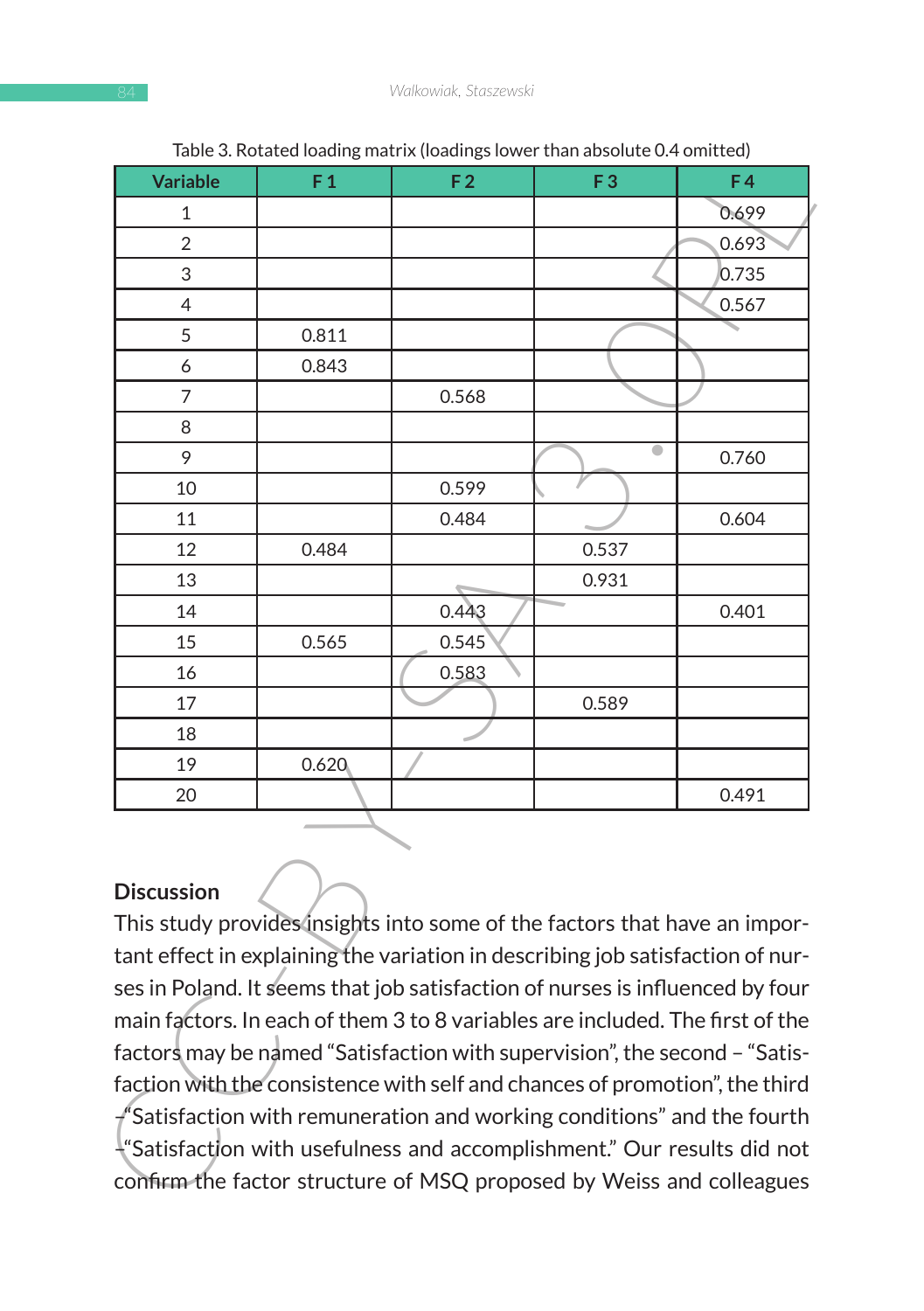F1, neture the conour-up towevispe or y sometsimmed at 1.10), reeverantly and<br>yorks on the subject of MSQ factor structure we found major differences<br>among them. Keelbel et al. [8] obtained a two-factor structure in the g [1], neither the follow-up developed by Schriesheim et al. [10]. Reviewing works on the subject of MSQ factor structure we found major differences among them. Koelbel et al. [8] obtained a two-factor structure in the group of 132 nurse practitioners and midwives, and found results to be consistent with the predictions of Herzberg's theory: intrinsic factors served as sources of job satisfaction, while extrinsic factors were the primary source of job dissatisfaction. In 1994 in her doctoral thesis [7] Kem confirmed three factors in MSQ in a group of 202 academic librarians in Florida. Tan and Hawkins [4] obtained three factors in the group of 87 participants of vocational rehabilitation. In 2004 Hancer and George [18] identified a four-factor structure in the group of 924 restaurant employees. In a group of 136 participants Ferreira [19] identified two factors. Similarly, a two- -factor structure was found by Martins and Proença in the group of 140 hospital workers in Portugal [20]. Ingram and Głód obtained five factors in the group of 75 hospital workers in Poland [21]. Buitendach and Rothman found a two-factor structure in the group of 474 industrial employees in South Africa [22]. Frye obtained a four-factor structure in the group of 135 American hotel front office managers [23]. BegümÖtken and Okan identified a three-factor structure among 399 blue collar workers in Turkey [24]. Issa obtained a six-factor structure among 325 Jordanian hospital employees [25].

Naturally, at least some of these differences can be explained on the basis of contemporary knowledge. Job satisfaction levels have not been found to be the same in different countries [26, 27]. As Argyle concludes in his book about psychology of happiness [28], in prosperous countries '[m]aking individuals or countries richer has very little effect on their subjective well-being'. Because factor structure was studied in different countries, some part of the differences in the results may be traced to differences in the collective mental programming of people in one country that made them distinct from the people from other countries [29]. This can be expressed in employee motivation, management style, and organizational structures of companies, which finally may influence job satisfaction [30]. We should also consider another explanation for the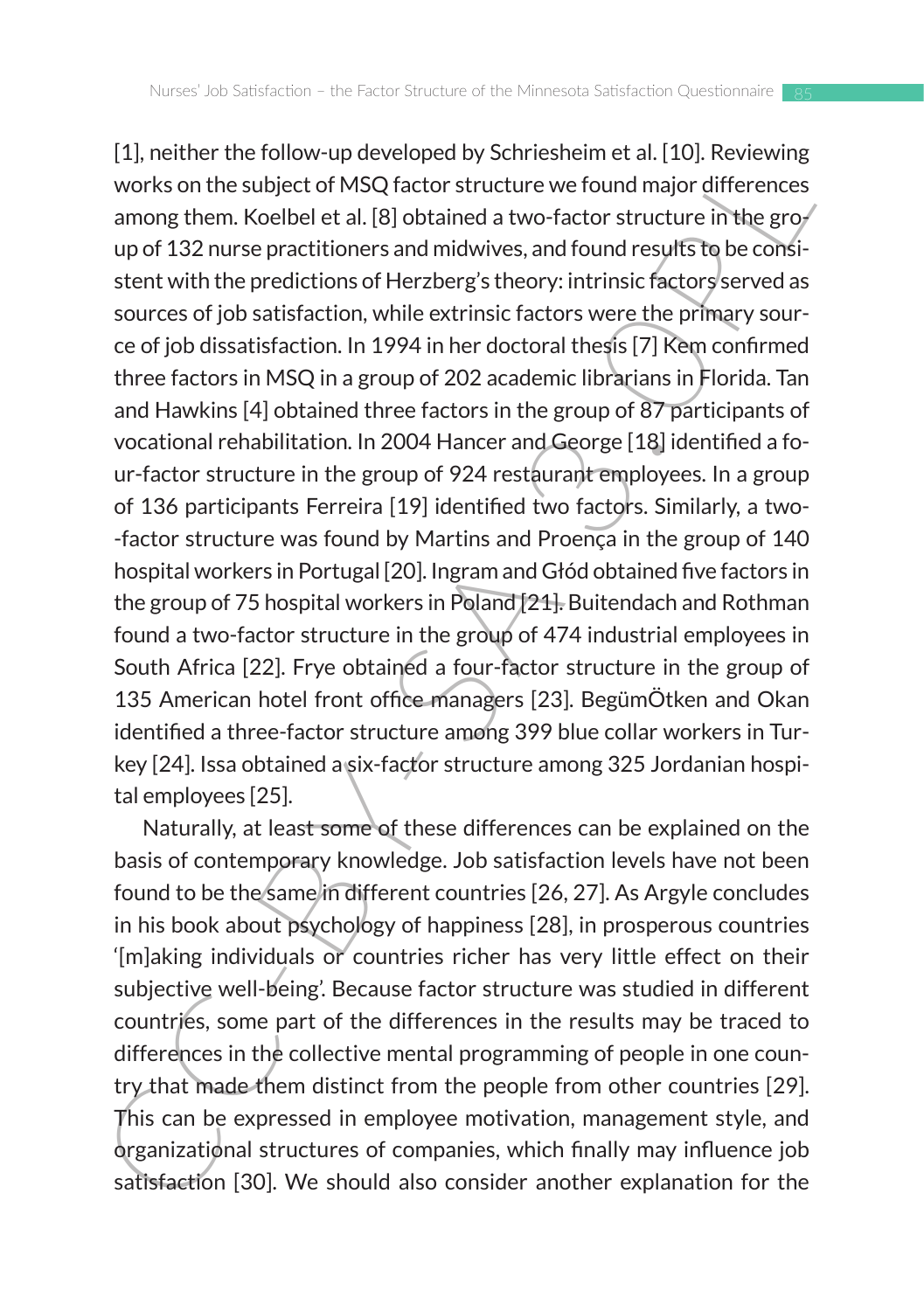differences observed by various researchers: at upper levels of organisations, satisfaction and performance may be manifested differently than at lower levels [31]. A decrease in job satisfaction in consecutive years has also been described for various countries [32, 33].

directions on the middle the conservation of the servers of organisations, satisfaction and performance may be manifested differently than at lower levels [31]. A decrease in job satisfaction in consecutive years'<br>has also It seems that difficulties in standardising the factor structure of job satisfaction in health care might be due to various additional circumstances. Mottaz suggested that "the level of work satisfaction among nurses tends to be somewhat lower than levels found in other professional occupationsgroups" [34]. Czerw and Borkowska writing about professions with a social mission speculated that work commitment largely determines job satisfaction, as well as work performance and satisfaction with the decision to choose such a profession [35]. Research conducted by Tellez on California nurses [36] suggests that influence of important improvements in the working conditions of nurses, such as increasing nurse-to-patient ratios, significantly increased nurse job satisfaction only in the mid-term, post-implementation period, whereas long-term effects were less clearly characterized. A major job satisfaction gap was observed between private and public healthcare sector employees. Differences were found not only in salaries [37, 38, 39]. Marković and colleagues found significant differences in job satisfaction between healthcare personnel working on primary level and working on secondary and tertiary level – not only in general results but also on the subscales characterizing different aspects of job [40]. Aiken et al. found major differences in job satisfaction among nurses in 12 European countries [41]. Therefore, considering circumstances mentioned above, any research on job satisfaction of nurses may result in a different picture of job satisfaction.

There is no one proper procedure for the appropriate use of EFA, or no clear recommendations on how to reach a decision during conducting EFA. Moreover, some of the recommendations seem to be contradictory with others. However, we would like to emphasize the importance of some of them. First, as Howard [42] wrote, analysing the EFA conducted by various researchers, "a surprising number of authors did not even mention their factor analytic method, and only stated that they perfor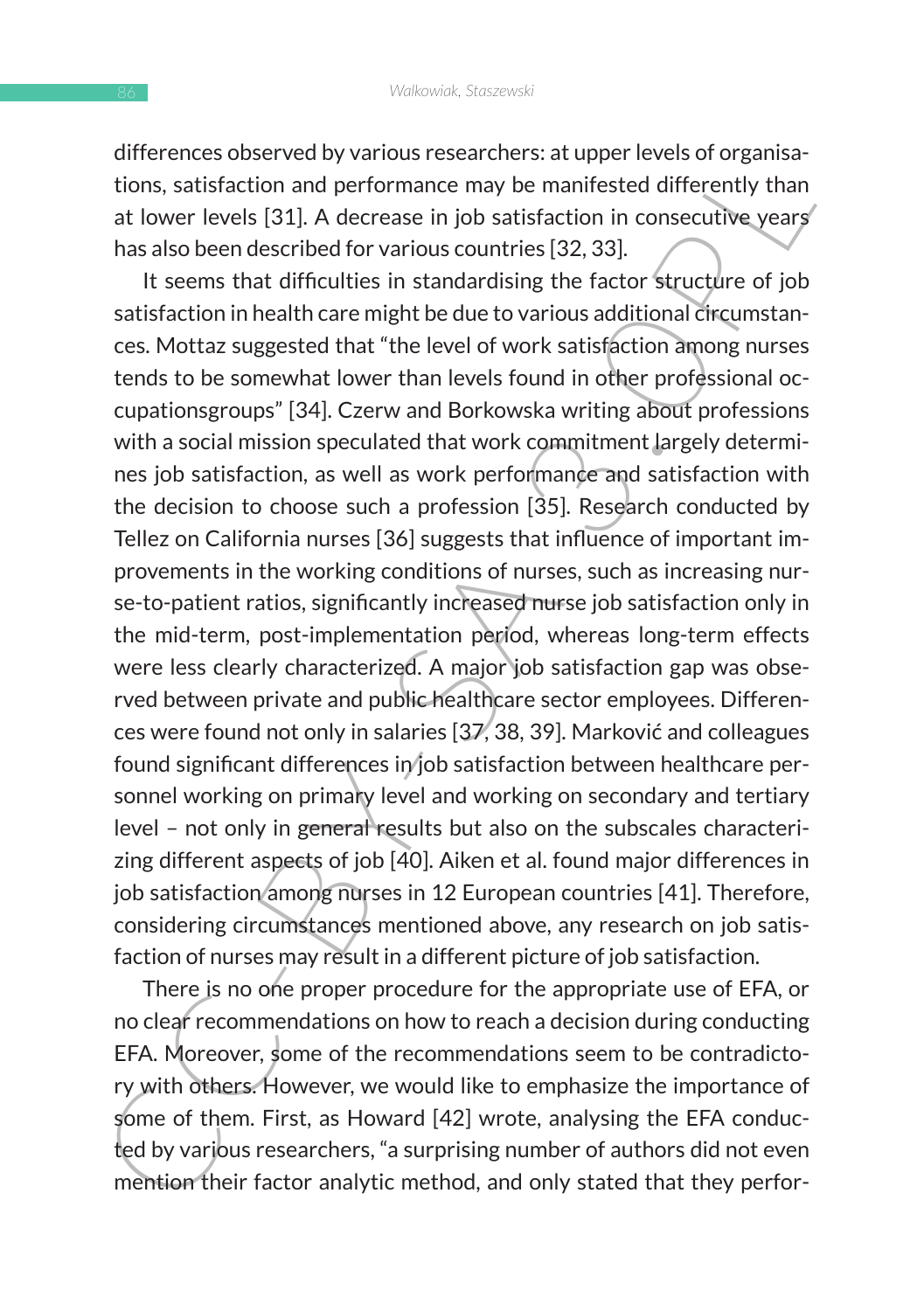neur action<br>and the validity of results and replication becomes impossible."<br>be certain of the validity of results and replication becomes impossible."<br>Second, the sample size and the number of variables selected when conmed 'factor analysis'. This is extremely problematic, as readers cannot be certain of the validity of results and replication becomes impossible." Second, the sample size and the number of variables selected when conducting EFA was widely discussed [43, 44, 45]. There is no sample size limit to conduct EFA, because the demands are modulated by the communalities of the variables, the correlations among factors, and the number of variables that define each factor [46]. However, most authors agree that in some circumstances too small sample size may lead to inadequate constitution of the scale. Third, the level of the total item variance that is explained is important. Too low level of explained variance may lead to significant measurement error, with important part of variance not explained. Nunnally and Bernstein [47] stated that "initial factors are usually difficult to interpret; the goal [of a FA] is to explain the most variance (or related property) with the smallest number of factors." Finally, it is not recommended as a basic rule to retain factors with eigenvalues higher than 1 (Kaiser's rule), as it is usually recommended to retain an excessive number of factors [48]. It seems that in some of MSQ factor analyses mentioned above, these recommendations were not fully followed and probably not all MSQ factor analyses may be compared.

An analysis of our four-factor dimension structure led us to propose a two-factor solution, in which each of the two factors (intrinsic satisfaction – I and extrinsic satisfaction – E) consists of two out of four factors obtained in factor analysis (see table 4). Factor E consists of F1 and F3 (see table 3), and factor  $\Gamma$  of F2 and F4.

The results of our two-factor structure shown above gave results similar to those received directly as two-factor by Weiss et al. [1] and also by Schriesheim et al. [10]. It is worth mentioning that we also tested in our loading matrix a two-factor structure; however, the RMSR of the two-factor structure was higher (0.0761) than the expected mean value of RMSR for an acceptable model. As RMSR was larger than Kelley's criterion value, the direct two factor model cannot be considered as good. Although the results obtained using this method gave a structure similar to the original extrinsic/intrinsic/general job satisfaction, it is worth men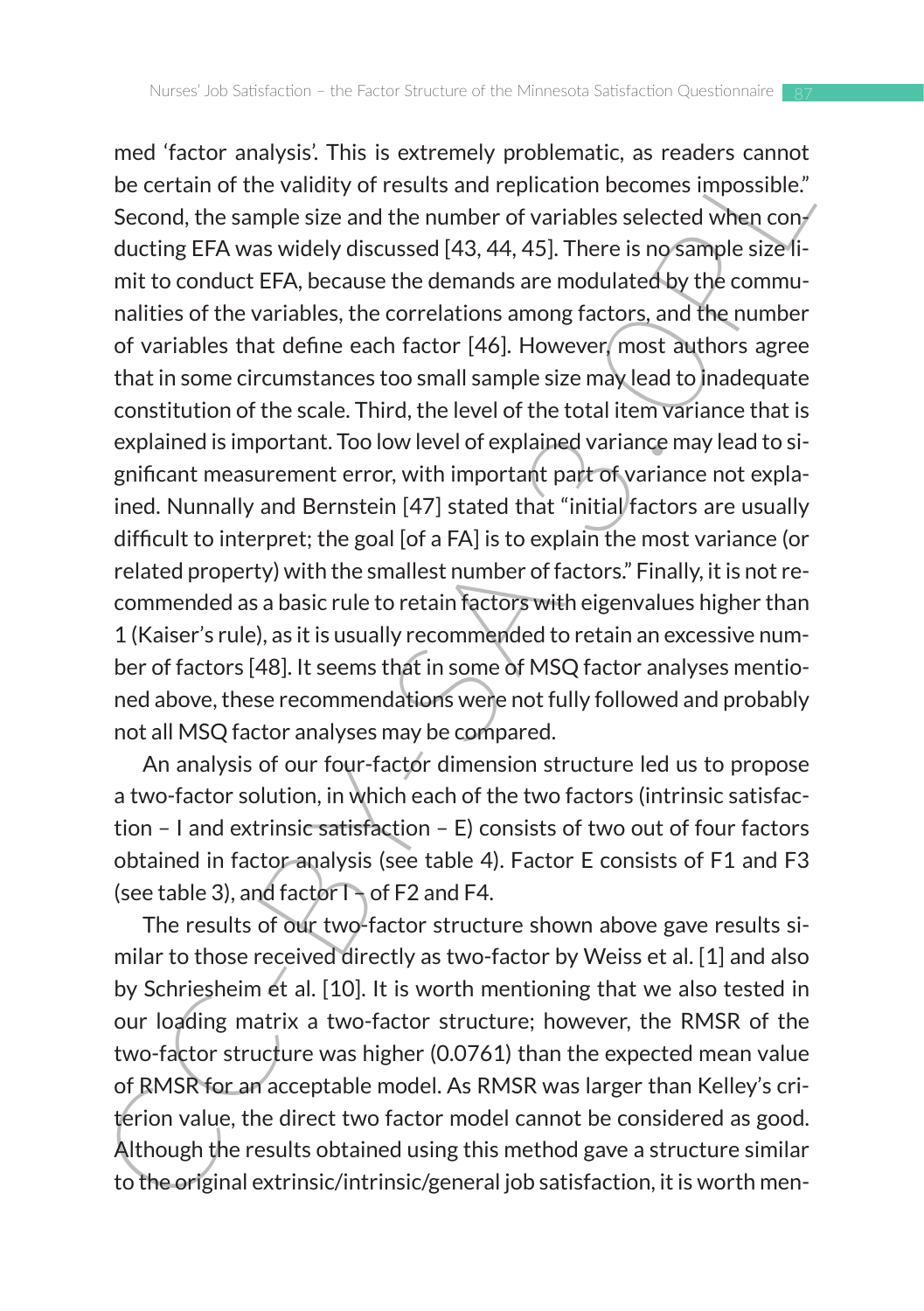tioning that the two-step procedure with four factor extraction matches better the original Weiss structure. However, it seems that a four-factor structure finally may fit MSQ model better and probably better describes job satisfaction in our study group.

Four two-sep procedure with four control and the contraction matter the riginal Weiss structure. However, it seems that a four-factor structure finally may fit MSQ model better and probably better describes structure final Problems with duplicating original factor structure are quite common in job satisfaction research. McCloskey/Mueller Satisfaction Scale (MMSS) was originally developed for use with hospital staff nurses and planned as eightfactors [49]. Tourangeau et al. [50] were unable to replicate original eight factors using confirmatory factor analysis and finally obtained 7 factors using EFA. Lee et al. [51] came to a 5-factor solution. In the Czech Republic Gurkova et al. [52] obtained a 6-factor solution. In Slovenia Prosen and Piskar [53] found 7 factors in the conducted MMSS. It may also be that the FA of job satisfaction leads to different results depending on a whole range of factors within and outside the organization. And the results obtained may differ from each other.

#### **Conclusion**

Our results suggest that the job satisfaction of nurses from our study group cannot be measured as intrinsic and extrinsic satisfaction only. Job satisfaction seems to include four factors; arriving at a two-factor structure is possible, but only as a result of combining factors obtained in EFA. The results we obtained suggest that perhaps both intrinsic and extrinsic factors are more complex structures and seen in such a perspective will allow for better use in managing job satisfaction.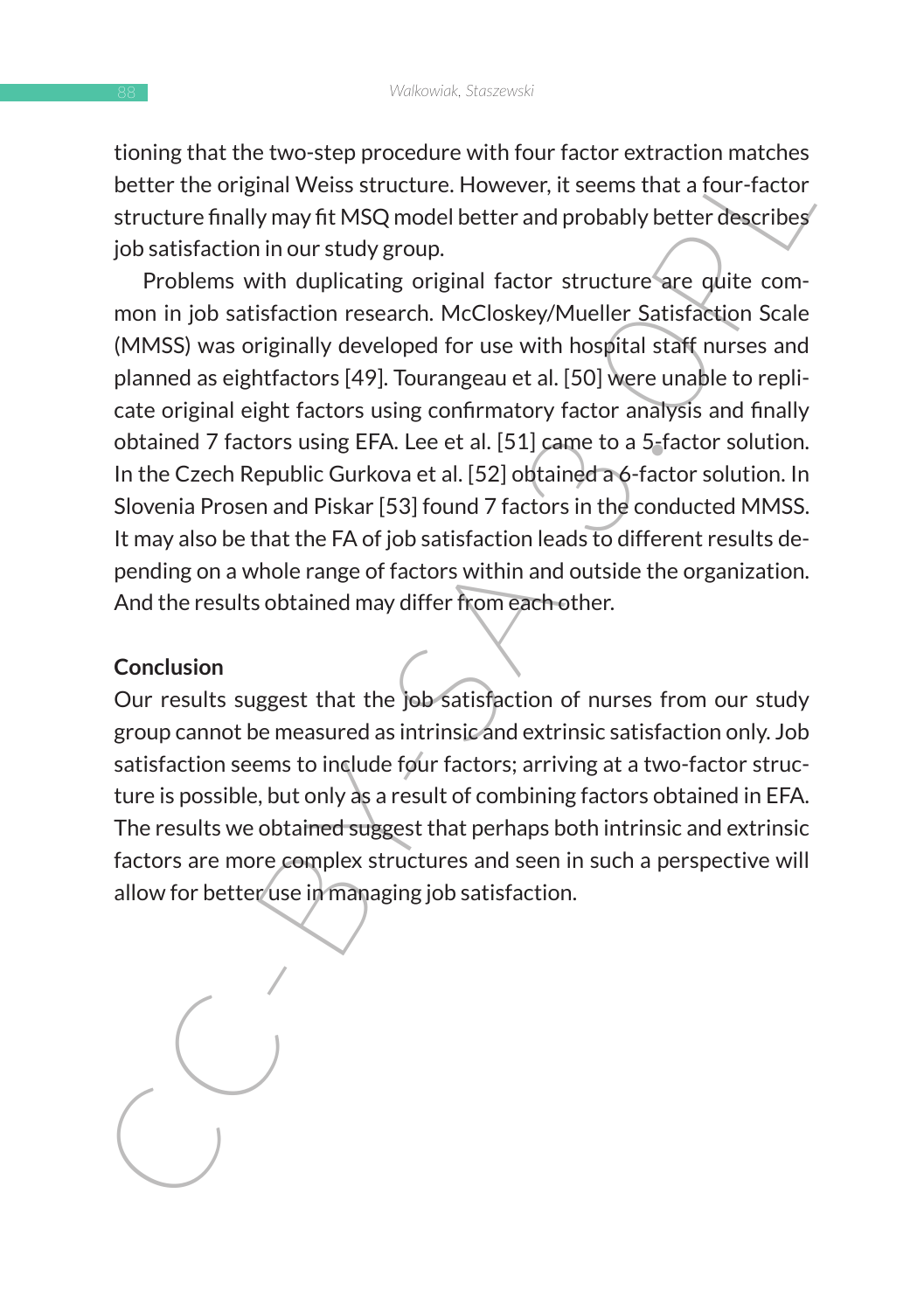| <b>Variable</b>                                                                                                                                     | Our<br>results | <b>MSQ</b><br>Weiss $[1]$ | <b>MSQ</b><br>Schrie-<br>sheim<br>[10] |
|-----------------------------------------------------------------------------------------------------------------------------------------------------|----------------|---------------------------|----------------------------------------|
| 1. Being able to keep busy all the time.                                                                                                            | I              | $\mathsf{Q}$              | L                                      |
| 2. The chance to work alone on the job.                                                                                                             | L              |                           | $\mathsf{I}$                           |
| 3. The chance to do different things from time to<br>time.                                                                                          | L              | $\mathsf{L}$              | L                                      |
| 4. The chance to be "somebody" in the community.                                                                                                    | L              | $\mathsf{I}$              | G                                      |
| 5. The way my boss handles his/her workers.                                                                                                         | E              | E                         | E                                      |
| 6. The competence of my supervisor in making<br>decisions.                                                                                          | E              | Έ                         | E                                      |
| 7. Being able to do things that don't go against<br>my conscience.                                                                                  | I              | I                         | L                                      |
| 8. The way my job provides for steady<br>employment.                                                                                                | (1)            | I                         | E                                      |
| 9. The chance to do things for other people.                                                                                                        | T              | L                         | L                                      |
| 10. The chance to tell people what to do.                                                                                                           | L              | L                         | L                                      |
| 11. The chance to do something that makes use<br>of my abilities.                                                                                   | L              | L                         | L                                      |
| 12. The way company policies are put into<br>practice.                                                                                              | E              | E                         | E                                      |
| 13. My pay and the amount of work I'do.                                                                                                             | E              | E                         | G                                      |
| 14. The chances for advancement on this job.                                                                                                        | L              | E                         | G                                      |
| 15. The freedom to use my own judgement.                                                                                                            | I/E            | L                         | L                                      |
| 16. The chance to try my own methods of doing<br>the job.                                                                                           | L              | L                         | L                                      |
| 17. The working conditions.                                                                                                                         | E              | G                         | E                                      |
| 18. The way my co-workers get along with<br>each other.                                                                                             | (E)            | G                         | E                                      |
| 19. The praise I get for doing a good job.                                                                                                          | F              | F                         | G                                      |
| 20. The feeling of accomplishment I get from<br>the job.                                                                                            | I              | L                         | I                                      |
| Values in parentheses show the highest loading for each factor between 0.3 and 0.4. In                                                              |                |                           |                                        |
| the case when two factors have the loading higher than 0.3, two factors are given, sepa-<br>rated by a slash, with the higher-loading factor first. |                |                           |                                        |

Table 4. Two factor MSQ structure compared with Weiss and Schriesheim structures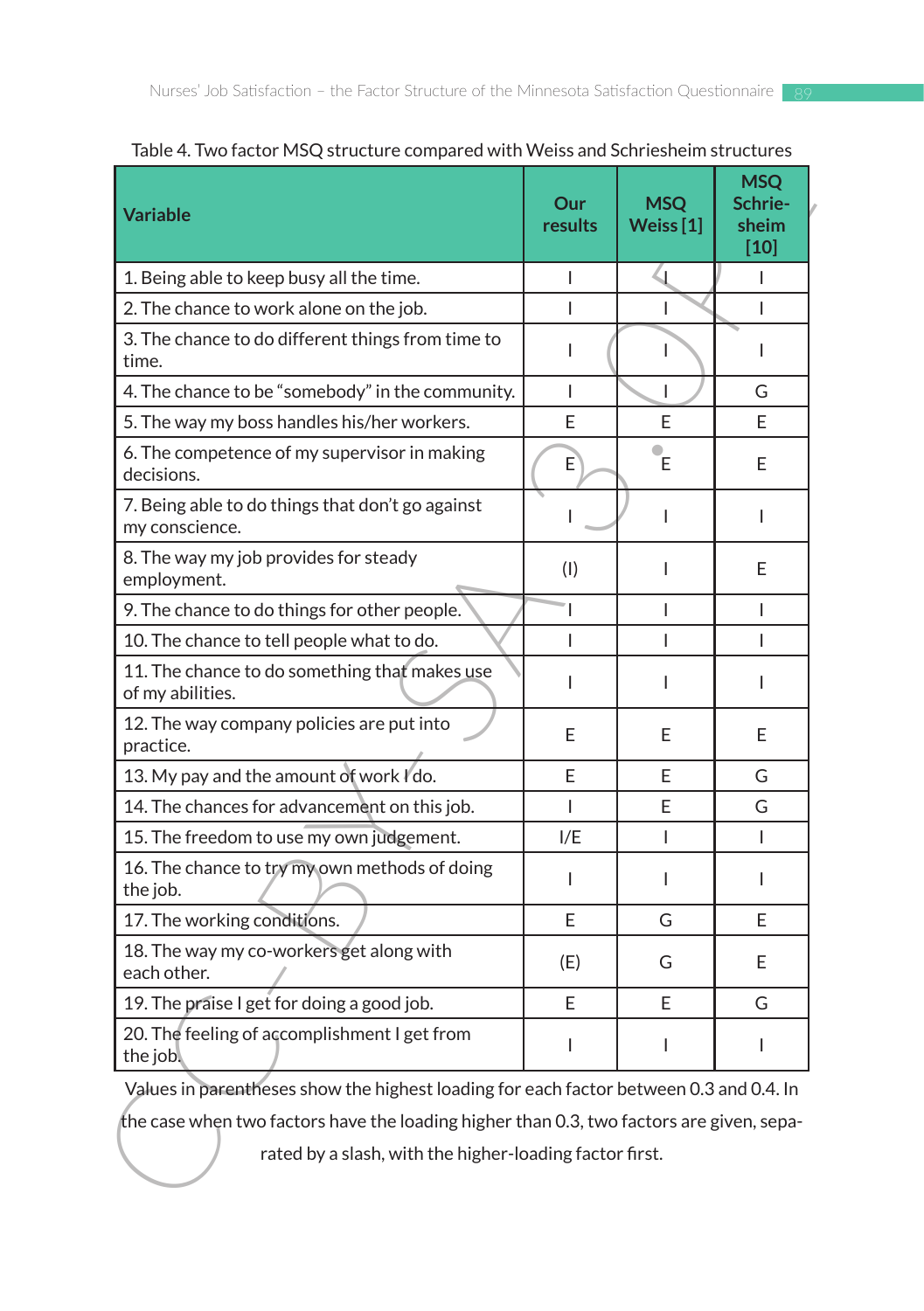### **References**

1. Weiss DJ, Dawis RV, England GW, Lofquist LH. Manual for the Minnesota Satisfaction Questionnaire. Minneapolis: University of Minnesota, Industrial Relations Center; 1967.

References<br>
1. Weiss DJ, Dawis RV, England GW, Lofquist LH. Manual for the Minney<br>
sota Satisfaction Questionnaire. Minneapolis: University of Minnesota,<br>
Industrial Relations Center; 1967.<br>
2. Dawis RV, England G, Lofquis 2. Dawis RV, England G, Lofquist LH. A theory of work adjustment (Minnesota studies in vocational rehabilitation: XV, under support of the U.S. Department of Health, Education, and Welfare). Minneapolis: University of Minnesota, Industrial Relations Center; 1964.

3. Dawis RV, Lofquist LH, Weiss DJ. A theory of work adjustment (a revision). Minnesota studies in vocational rehabilitation: XXIII. Minneapolis: University of Minnesota, Industrial Relations Center; 1968.

4. Tan PP, Hawkins WE. The factor structure of the Minnesota Satisfaction Questionnaire and participants of vocational rehabilitation. Psychol Rep 2000; 87: 34-6.

5. Owler KJ, Morrison RL. What makes work enjoyable and motivating for Learning Advisors in Aotearoa – New Zealand? The Association of Tertiary Learning Advisors Aotearoa/New Zealand (ATLAANZ) 2015; 1.

6. Ncube CM, Samue MO. Revisiting employee motivation and job satisfaction within the context of an emerging economy: Theoretical representation and developing the model. Mediterranean Journal of Social Sciences 2014; 5: 267-282.

7. Kem CR. The relationship between Herzberg's motivator/hygiene theory and work behavior types of academic librarians in Florida. Thesis (Ph. D.) – University of Florida, 1994.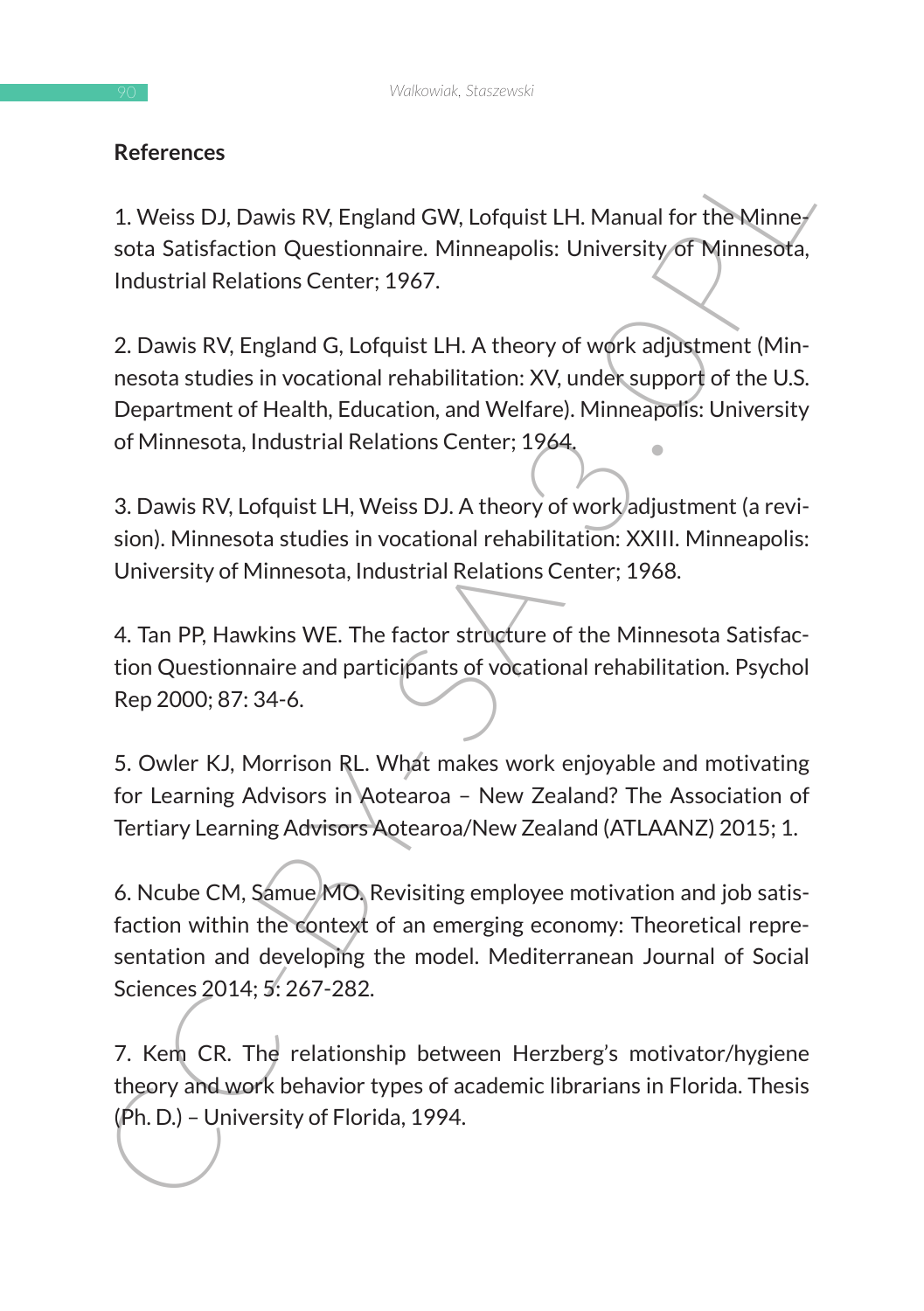8. Koelbel PW, Fuller SG, Misener TR. Job satisfaction of nurse practitioners: an analysis using Herzberg's theory. Nurse Pract 1991; 16: 43, 46-52, 55-6.

9. Baaren T, Galloway C. Consequence of Job Satisfaction Factors on the Productivity Level of Operating Core. Journal of Organizational Psychology and Consumer Behavior, 2014; 14: 119-127.

o. Noutier PV, trainer 3.1, Missier 1 rk. Job saltisation on Thube paralition<br>tioners: an analysis using Herzberg's theory. Nurse Pract 1991; 16: 43,<br>46-52, 55-6.<br>9. Baaren T, Galloway C. Consequence of Job Satisfaction Ea 10. Schriesheim CA, Powers KJ, Scandura TA, Gardiner CC, Lankau MJ. Improving Construct Measurement in Management Research: Comments and a Quantitative Approach for Assessing the Theoretical Content Adequacy of Paper-and-Pencil Survey-Type Instruments. Journal of Management 1993; 19: 385-417.

11. Hirschfeld RR. Does revising the intrinsic and extrinsic subscales of the Minnesota Satisfaction Questionnaire short form make a difference? Educational and Psychological Measurement 2000; 60: 255-270.

12. Locke EA. The nature and causes of job satisfaction. In: Dunnette MD. ed. Handbook of Industrial and Organizational Psychology. Chicago: Rand McNally College Publishing Company; 1976. pp. 1297-1349.

13. Locke EA. Job Satisfaction: Overview [Internet]. 2016 [cited 2019 June 10]. Available from: www.researchgate.net.

14. Gardner G. Is there a valid test of Herzberg's two-factor theory? Journal of Occupational Psychology 1977; 50: 197-204.

15. Holgado-Tello FP, Chacón-Moscoso S, Barbero-García I, Vila-Abad E. Polychoric versus Pearson correlations in exploratory and confirmatory factor analysis of ordinal variables. Quality & Quantity 2008; 44: 153-166.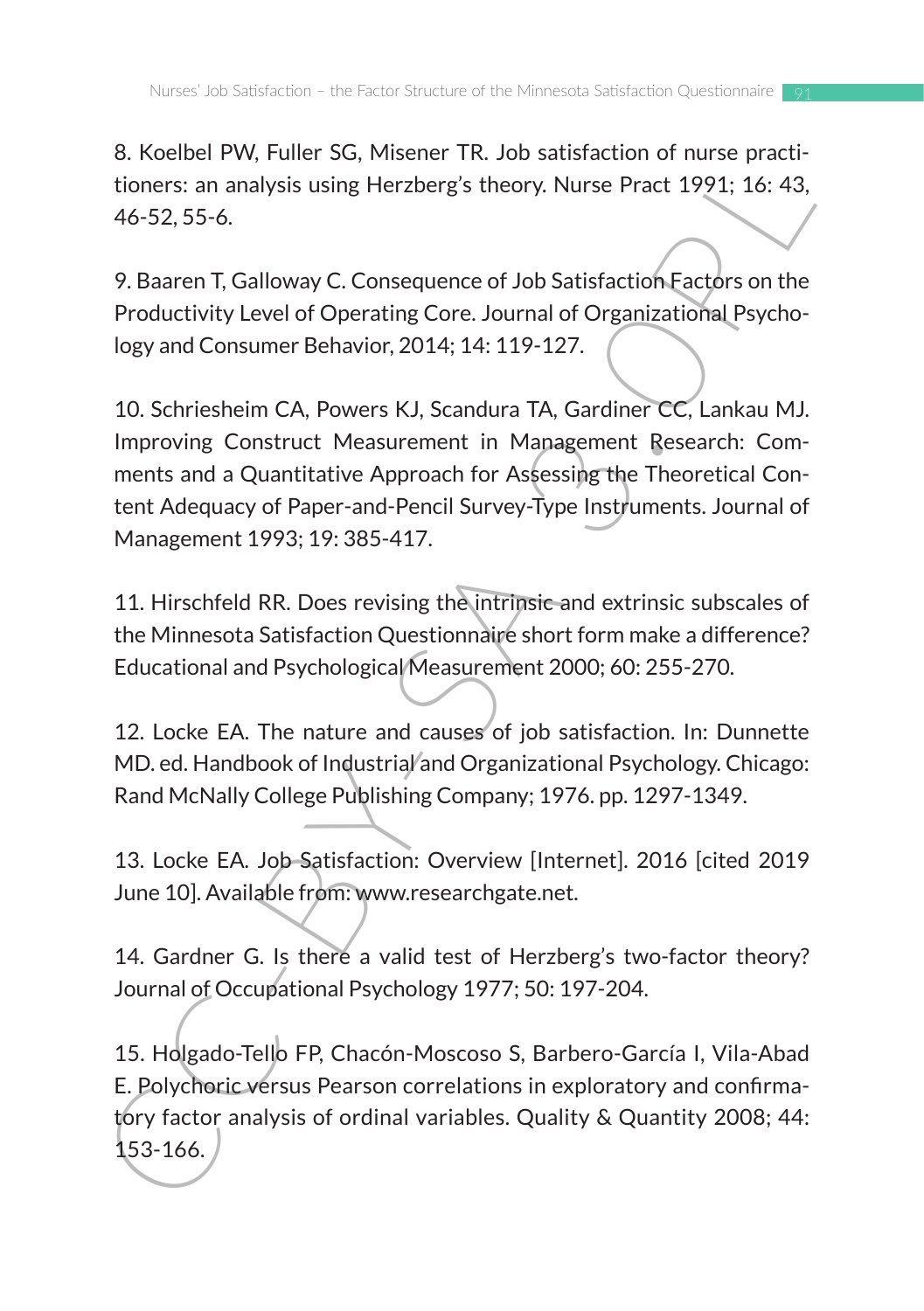16. Baglin J. Improving your exploratory factor analysis for ordinal data: a demonstration using FACTOR. Practical Assessment, Research & Evaluation [Internet] 2014; 19(5) [cited 2019 June 10]. Available from: http:// pareonline.net/getvn.asp?v=19&n=5.

17. Sheskin DJ. Handbook of parametric and nonparametric statistical procedures, 4th edition. Chapman and Hall/CRC; 2007.

18. Hancer M, George RT. Factor structure of the Minnesota Satisfaction Questionnaire short form for restaurant employees. Psychol Rep 2004; 94: 357-62.

19. Ferreira JA, Fernandes R, Haase RF, Santos ER. Minnesota Satisfaction Questionnaire - Short Form: Estudo de Adaptação e Validação Para a População Portuguesa. Psychologica 2009; 51: 251-81.

20. Martins H. Proenca T. Minnesota Satisfaction Questionnaire – Psychometric Properties and Validation in a Population of Portuguese Hospital Workers. FEP Working Papers, University of Porto [Internet]. 2012 [cited 2019 June 10]. Available from http://wps.fep.up.pt/wps/wp471.pdf.

21. Ingram T, Głód W. Wykorzystanie MSQ jako narzędzia badania satysfakcji z pracy w wybranej jednostce ochrony zdrowia. Nauki o Zarządzaniu, Management Sciences 2014; 3: 31-43.

1. Improving Vour explanary and the Minnesota<br>
ademonstration using FACTOR. Practical Assessment, Research & Evalu-<br>
ademonstration using FACTOR. Practical Assessment, Research & Evalu-<br>
ademonstration space of the SUS (ci 22. Buitendach JH, Rothmann S. The validation of the Minnesota Job Satisfaction Questionnaire in selected organisations in South Africa. SA Journal of Human Resource Management/ SA Tydskrif vir Menslikehulpbronbestuur 2009; 7: 183.

23. Frye WD. An Examination of Job Satisfaction of Hotel Front Office Managers According to Extrinsic, Intrinsic, and General Motivational Factors. International Journal of Business and Social Science 2012; 3: 40-52.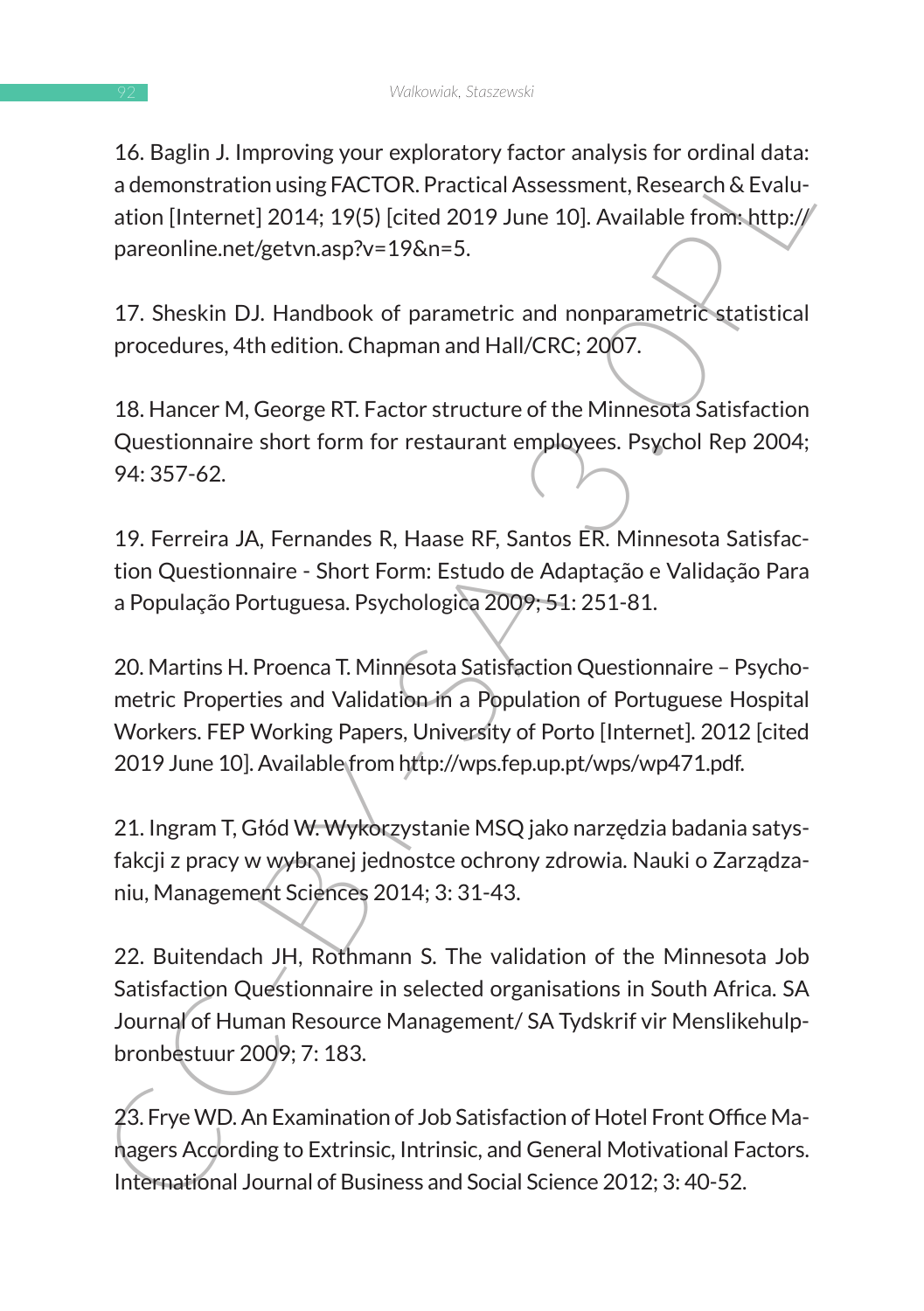2.4. Begun Unterl A, Usati Er. A study of the Relationship Detween Journal Statistaction and Happiness for the Blue-Collar Workers in Turkey. Proceedings of 36th International Business Research Conference 14-16 July 2016. 24. Begüm Ötken A, Okan EY. A Study of the Relationship between Job Satisfaction and Happiness for the Blue-Collar Workers in Turkey. Proceedings of 36th International Business Research Conference 14-16 July 2016. Ryerson University, Toronto, Canada.

25. Issa MT. Highlighting the main factors of job satisfaction among Jordanian hospital employees. Journal of Applied Quantitative Methods 2016; 11: 80-88.

26. Spector PE. Industrial and organisational psychology: Research and Practice, 4th Edition. New York: John Wiley&Sons, Inc.; 2006.

27. Pichler F, Wallace C. What are the Reasons for Differences in Job Satisfaction across Europe? Individual, Compositional, and Institutional Explanations. European Sociological Review 2009; 25: 535-549.

28. Argyle M. The Psychology of Happiness, 2nd Edition. London: Routledge; 2001.

29. Hofstede G, Hofstede GJ, Minkov M. Cultures and Organizations: Software of the Mind, Third Edition. New York: McGraw-Hill; 2010.

30. Andreassi JK, Lawter L, Brockerhoff M, Rutigliano, P. (2012). Job satisfaction determinants: A study across 48 nations. Business Faculty Publications, Paper 220. Retrieved on April 24, 2014.

31. Bruce WM, Blackburn JW. Balancing Job Satisfaction and Performance: A Guide for Human Resource Professionals. Westport, Connecticut, London: Quorum Books; 1992.

32. Hamermesh DS. The changing distribution of job satisfaction. Journal of Human Resources 2001; 36: 1-30.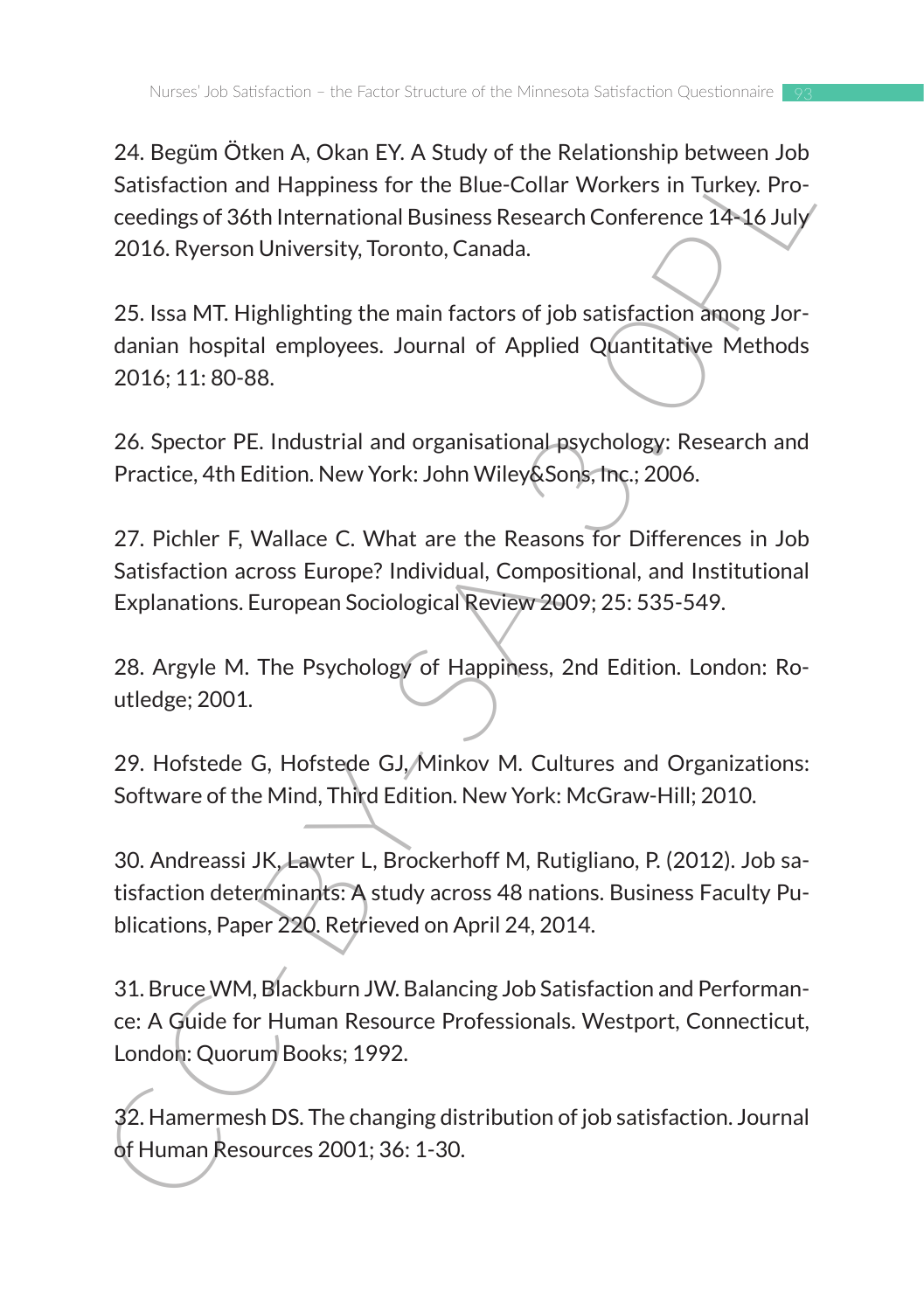33. Green F, Tsitsianis N. An investigation of national trends in job satisfaction in Britain and Germany. British Journal of Industrial Relations 2005; 43(3): 401-429.

34. Mottaz CJ. Work satisfaction among hospital nurses. Hospital & Health Services Administration 1988; 33: 57-74.

35. Czerw A, Borkowska A. Praca zawodowa jako obszar realizowania misji społecznej. Psychologia Społeczna 2010; 4: 303-315.

36. Tellez M. Work Satisfaction Among California Registered Nurses: A Longitudinal Comparative Analysis. Nursing Economics 2012; 30: 73-81.

37. Ostrowicka M, Walewska-Zielecka B, Olejniczak D. Czynniki motywujące i satysfakcja z pracy pielęgniarek w wybranych placówkach publicznej i prywatnej służby zdrowia. Zdrowie Publiczne i Zarządzanie 2013; 11: 191-209.

38. Rojas D, Seghieri C, Nuti S. Organizational climate: Comparing private and public hospitals within professional roles. Suma Neg 2014; 5: 10-14.

39. Barhem B, Younies H, Younis M. Employee Satisfaction in the Health Care Sector: A Comparative Study of Private and Public Health Care Organisations in the UAE. Journal of Health Management 2010; 12: 19-38.

40. Marković RT, Ilić MD, Milosević Z, Vasić M, Bogdanović D, Sagrić C. Procena zadovoljstva zaposlenih u zdravstvenim ustanovama Nišavskog i Topličkog okruga poslom koji obavljaju. Med Pregl 2013; 66: 379-85.

S. Geterr, Falsialis Nr. An investigation or national tentarial engines and factorin in Britain and Germany. British Journal of Industrial Relations<br>2005; 43(3): 401-429.<br>34. Mottaz CJ. Work satisfaction among hospital nur 41. Aiken LH, Sloane DM, Bruyneel L, Van den Heede K, Sermeus W. Nurses' reports of working conditions and hospital quality of care in 12 countries in Europe. International Journal of Nursing Studies 2013; 50: 143-153.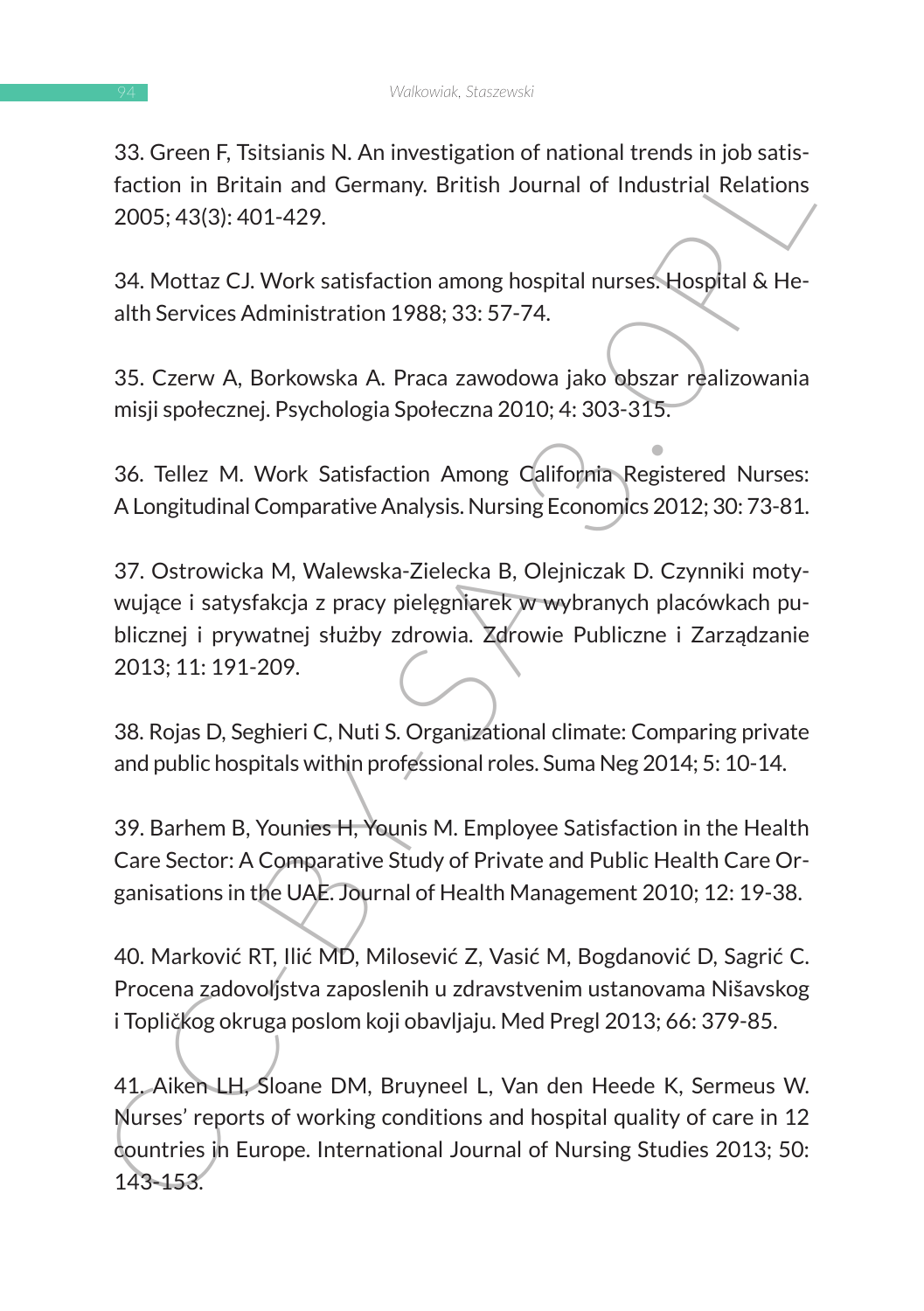42. Howard MC. A Review of Exploratory Factor Analysis Decisions and Overview of Current Practices: What We Are Doing and How Can We Improve? Intl. Journal of Human-Computer Interaction 2016; 32: 51-62.

43. MacCallum RC, Widaman KF, Preacher KJ, Hong S. Sample Size in Factor Analysis: The Role of Model Error. Multivariate Behav Res 2001; 1: 611-37.

44. Pearson RH, Mundform DJ. Recommended Sample Size for Conducting Exploratory Factor Analysis on Dichotomous Data. Journal of Modern Applied Statistical Methods 2010; 9: 359-368.

42. Howard over. A newtwork of Experimentations and How Can We Deverview of Current Practices: What We Are Doing and How Can We Improve? Intl. Journal of Human-Computer Interaction 2016; 32:51-62/<br>43. MacCallum RC, Widaman 45. Henson RK, Roberts JK. A Meta-analytic Review of Exploratory Factor Analysis Reporting Practices in Published Research. Paper presented at the annual meeting of the Southwest Educational Research Association. New Orleans; February, 3, 2001.

46. Izquierdo I, Olea J, Abad FJ. Exploratory factor analysis in validation studies: Uses and recommendations. Psicothema 2014; 26: 395-400.

47. Nunnally JC, Bernstein IH. Psychometric Theory. New York: McGraw- -Hill; 1994.

48. Yang Y, Xia Y. On the number of factors to retain in exploratory factor analysis for ordered categorical data. Behav Res Methods 2015; 47: 756-72.

49. Mueller CW, McCloskey JC. Nurses' job satisfaction: a proposed measure. Nurs Res 1990; 39: 113-7.

50. Tourangeau AE, McGillis Hall L, Doran DM, Petch T. Measurement of nurse job satisfaction using the McCloskey/Mueller Satisfaction Scale. Nurs Res 2006; 55: 128-36.